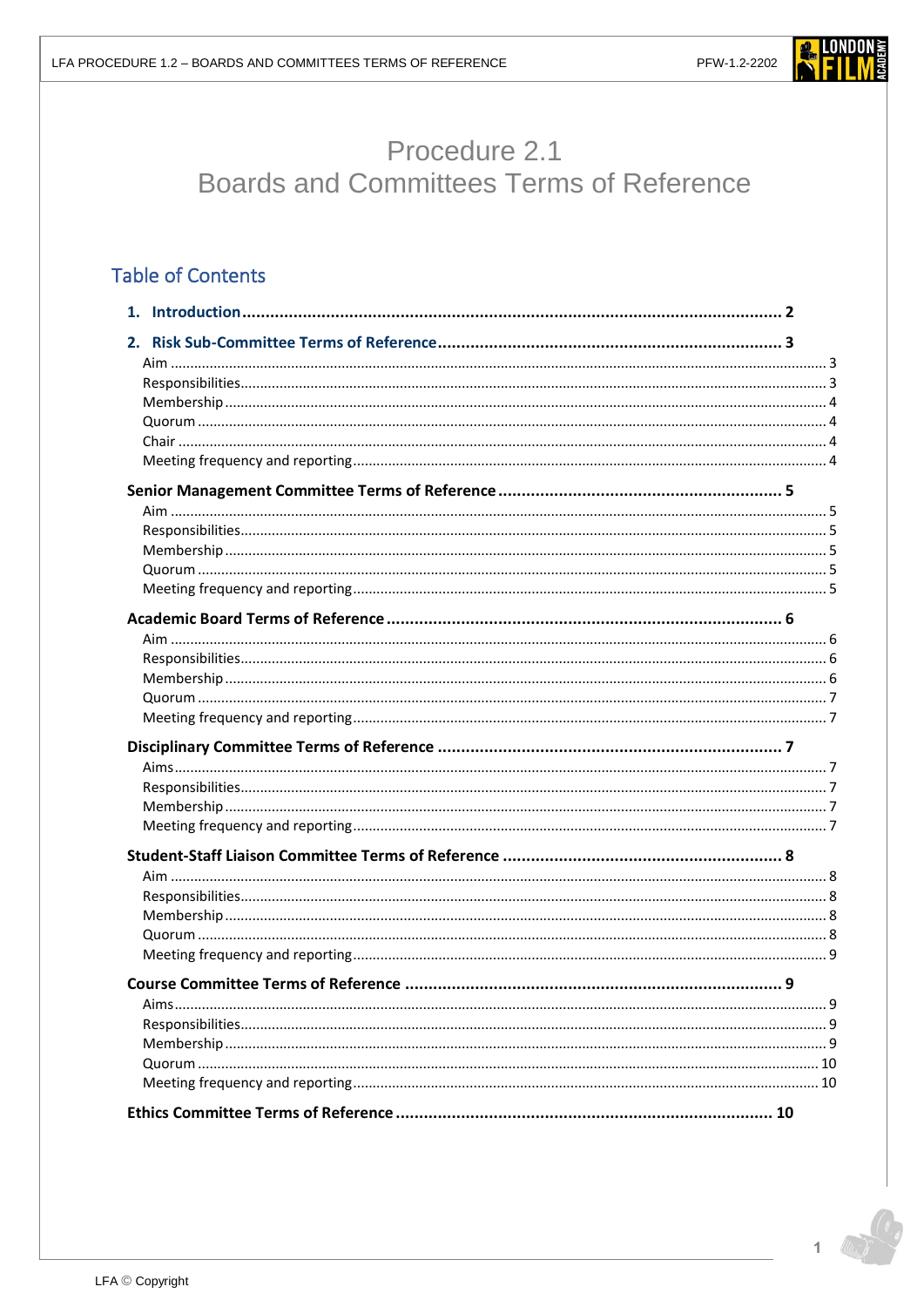

# <span id="page-1-0"></span>1. Introduction

The LFA Governance Board may create sub-committees to which it delegates specific responsibilities of the Governance Board to assist it in fulfilling its role.

The London Film Academy (LFA) may also create operational committees (described below as committees) to support the running of the LFA.

A **sub-committee** is a body convened to consider a specialist aspect of the remit of an existing committee or board. For example, a Finance Committee established to deal with detailed financial matters, which will make recommendations to the Governance Board could be a sub-committee. In most cases, a sub-committee will have membership drawn from its "parent" body. A "parent" body could for example, be the Governance Board or a committee.

A **committee** is a formal group of appropriately qualified and experienced individuals, constituted by the LFA for a specific reason, which meets on a regular and predetermined basis to consider defined topics and to make appropriate decisions or recommendations. Each committee operates according to defined rules with a set agenda for discussion and a formal process for recording outcomes, decisions and recommendations.

A higher committee or board (often a body with a higher remit), may use a specialist committee's recommendations to inform its own wider and more strategic decision making.

The Boards and Committees of the LFA are as follows:

- Governance Board Sub-Committees:
	- − Risk Sub-Committee
	- Operational Committees:
	- Senior Management Committee
		- − Student-Staff Liaison Committee
- Academic Board
	- − Course Committees
	- Disciplinary Committee

<span id="page-1-1"></span>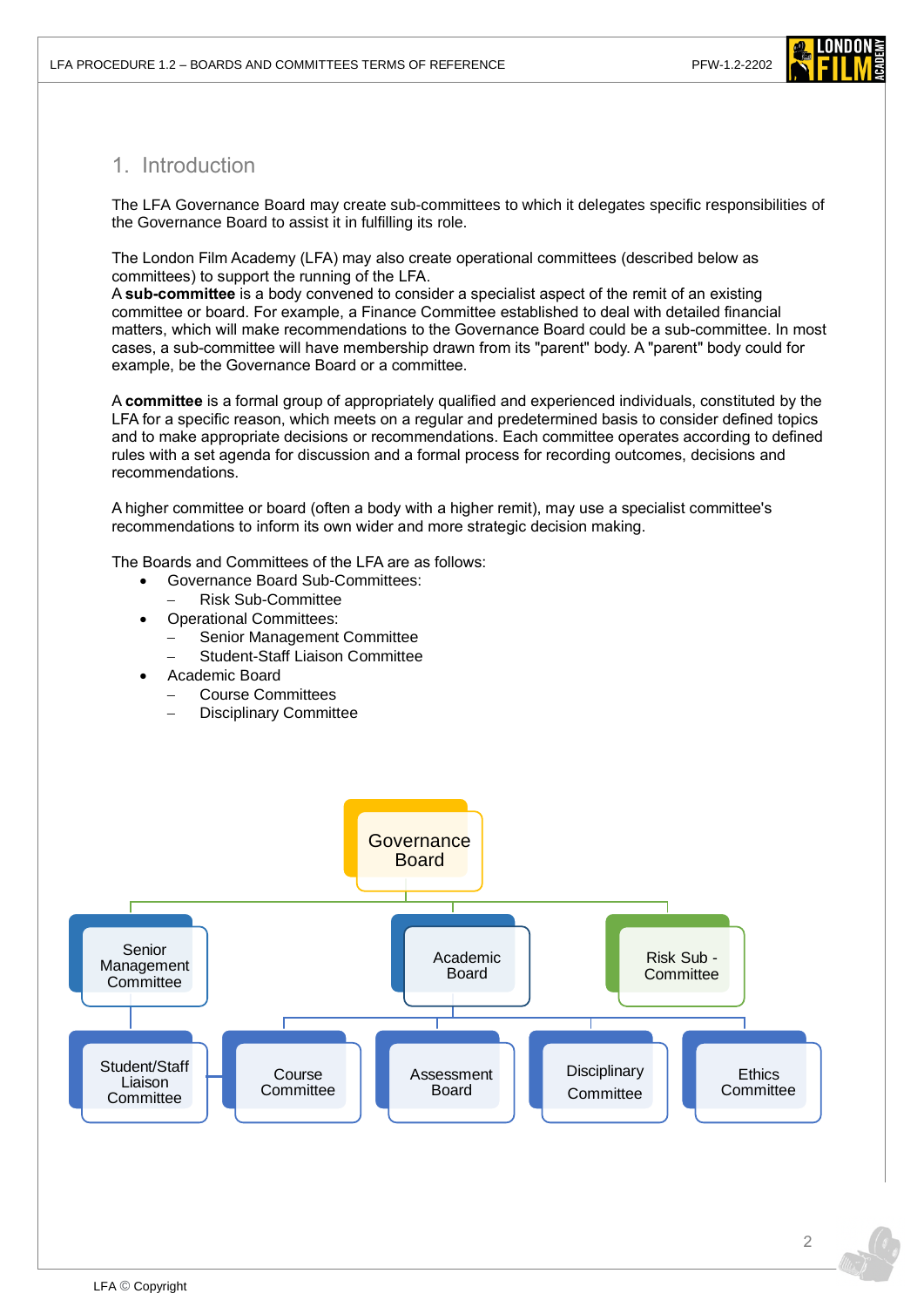

# 2. Risk Sub-Committee Terms of Reference

#### <span id="page-2-0"></span>2.1 Aim

To consider, determine and advise on all matters relating to LFA finance, resources and property. Also, to monitor risks to the business and oversee arrangements for internal and external audit.

The Risk Sub Committee will advise the Governance Board on all aspects, including four main areas of risk:

- Strategic and developmental
	- − Financial and audit
- Operational including:
	- − Technological and communications
- Regulatory compliance including:
	- − Health and Safety
	- − Safeguarding
	- − Compliance with external agencies e.g. OfS, UKVI, HESA etc.

#### <span id="page-2-1"></span>2.2 Responsibilities

The Risk Sub-Committee is a sub-committee of the Governance Board.

The Risk Sub Committee will:

- recommend to the Governance Board the annual budget
- review LFA's management accounts and recommend to the Governance Board any in-year budget adjustments
- monitor LFA's cash flow position and ensure that action is taken to maintain this at an acceptable level
- monitor and keep under review the resource and financial implications of new projects with which LFA wishes to engage
- review LFA's annual financial statements and recommend them to the Governance Board for approval
- make recommendations to the Governance Board on the solvency of LFA and the safeguarding of its assets
- consider and recommend to the Governance Board the establishment of any subsidiary companies and keep under review the financial position of any such companies on at least an annual basis
- propose LFA's tuition fee arrangements, subject to an annual review and having due regard to guidance issued by any appropriate funding bodies
- taking account of risk, consider, recommend to the Board for approval, and periodically review LFA's property and accommodation arrangements
- review the capital needs of LFA and ensure that appropriate financial provision is made for capital expenditure
- periodically monitor and review LFA's Risk Register and identify matters that need to be reported to the Governance Board
- recommend the appointment, reappointment, dismissal and remuneration of the financial statements auditor
- consider LFA's audit strategy and make recommendations to the Governance Board
- consider relevant reports by the Department for Education (DfE), the Office for Students (OfS), their successors and funding bodies, and where appropriate, management's response to these.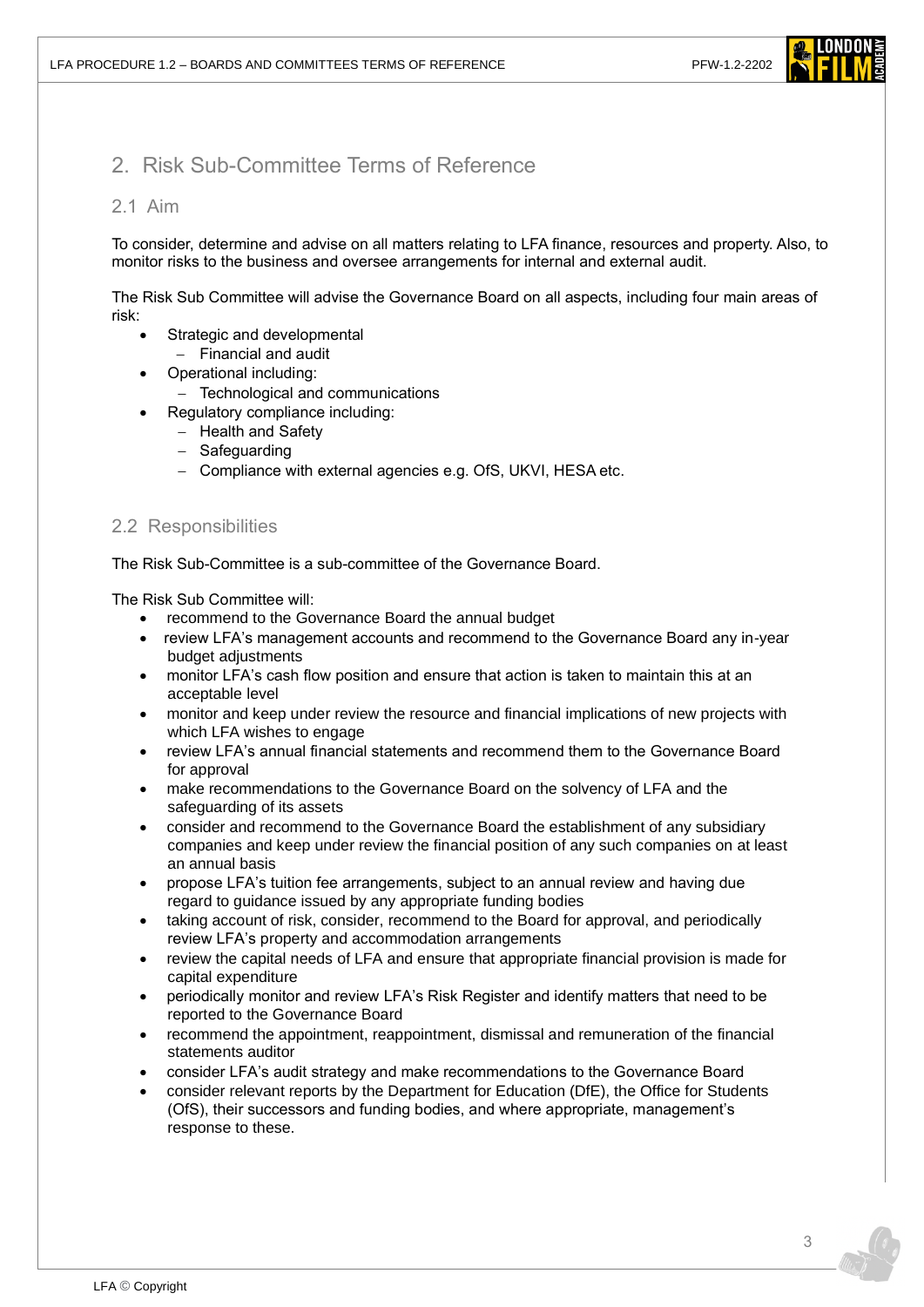

#### <span id="page-3-0"></span>2.3 Membership

The Risk Sub-Committee will have the following membership:

- Joint Principals
- Up to three (3) members of the Governance Board
- Staff and students will not be eligible for appointment to this committee

Membership of the Risk Sub-Committee will be as determined from time to time by the Governance Board.

The committee may co-opt non-voting members with relevant skills and experience consistent with these Terms of Reference.

### <span id="page-3-1"></span>2.4 Quorum

The committee shall be quorate when three (3) members are present. If less than 3 members are present, the business may still take place, but any decision will require ratification by the Governance Board.

### <span id="page-3-2"></span>2.5 Chair

The committee will elect a Chair from its number. The term of office for the Committee Chair will normally be two years unless a vacancy occurs, when the post will be filled for the outstanding period of office of the outgoing Chair.

The Committee will not normally appoint a Vice-Chair. If the Committee Chair is not present at a meeting, the members will elect a Chair for the meeting from amongst their number.

The Secretary to the Board will ensure that appropriate support and recording arrangements are in hand for the committee. The Risk Sub-Committee will issue minutes of its transactions.

#### <span id="page-3-3"></span>2.6 Meeting frequency and reporting

The Risk Sub-Committee will usually meet three to four times per year (or as decided by the Governance Board) in advance of each scheduled meeting of the Governance Board.

The Risk Sub-Committee reports to the Governance Board.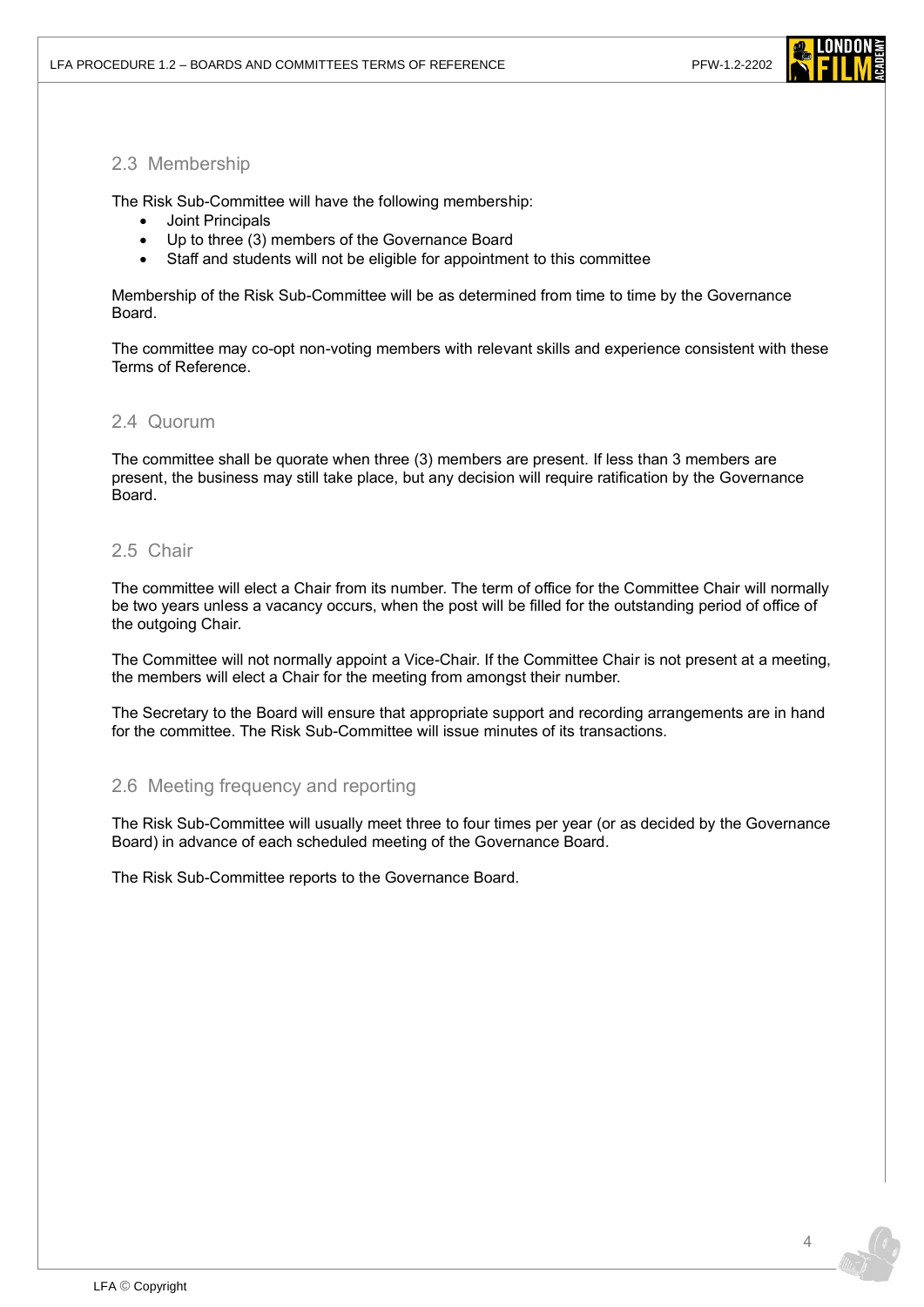

# <span id="page-4-0"></span>3.1 Senior Management Committee Terms of Reference

#### <span id="page-4-1"></span>3.1 Aim

To ensure that the operational management of LFA is carried out efficiently and effectively.

### <span id="page-4-2"></span>3.2 Responsibilities

The Senior Management Committee will consider and discuss:

- day-to-day arrangements for operational management
- day-to-day arrangements for human resource management
- marketing & comms, student recruitment, enrolment and experience
- timetabling and space utilisation
- the adequacy and effectiveness of the LFA's systems of internal control
- arrangements for external scrutiny and review of assessment
- operational matters concerning health and safety and fire precautions
- LFA strategic objectives, performance against agreed indicators and targets
- monitoring policies, procedures and processes used by the LFA

#### <span id="page-4-3"></span>3.3 Membership

LFA Joint Principals and key members of senior staff will constitute the Senior Management Committee. The Chair shall be elected by the members of the committee.

#### <span id="page-4-4"></span>3.4 Quorum

The quorum for Senior Management Committee meetings will be three (3) including at least one (1) Joint Principal

#### <span id="page-4-5"></span>3.5 Meeting frequency and reporting

The Senior Management Committee will usually meet on a weekly basis and the length of the meeting will normally be limited to one hour and a half.

Notes of discussions will be prepared. However, the Senior Management Committee is not expected to report its discussions to the Governance Board unless there are matters of particular significance which may require a Board decision.

5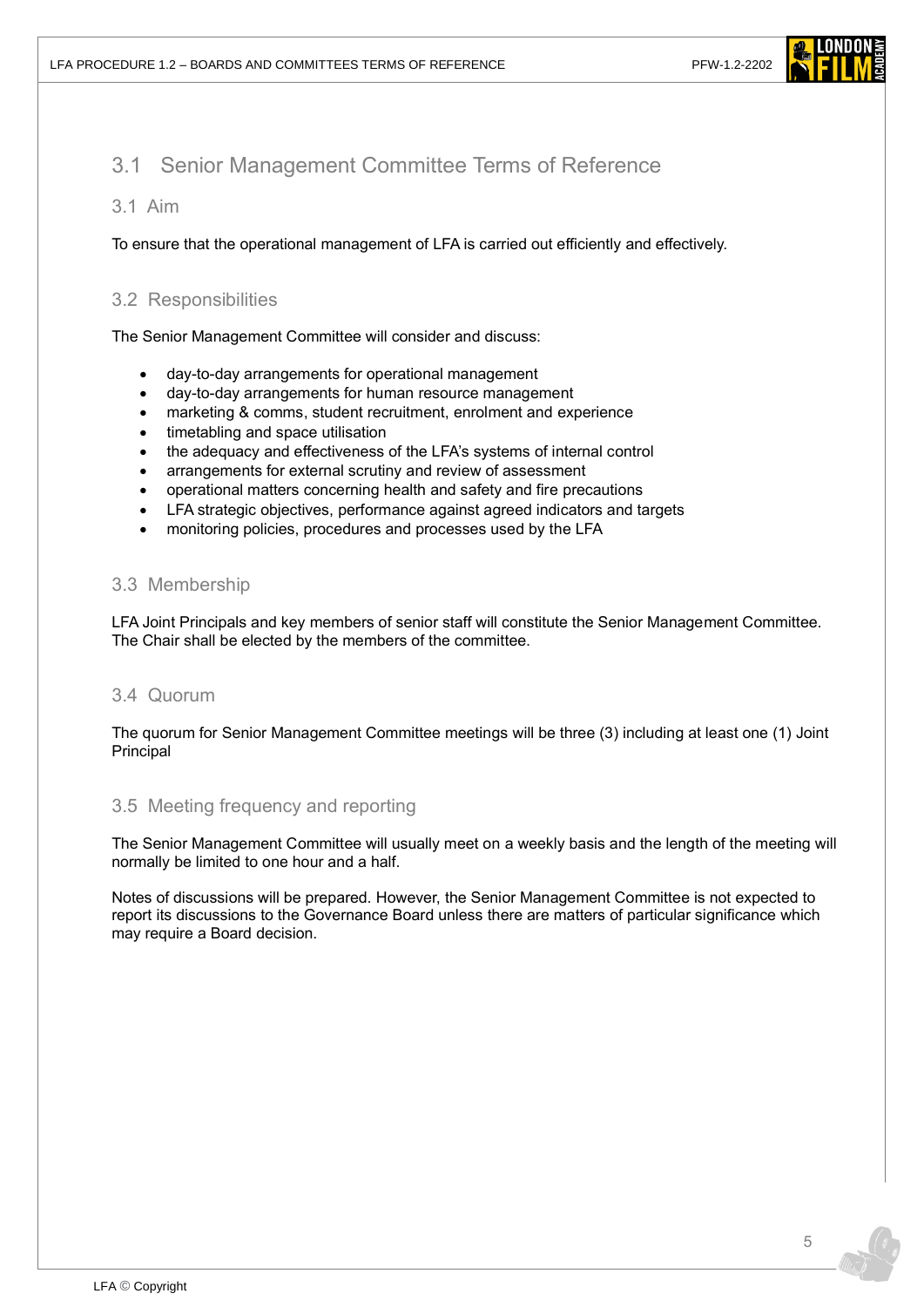

# <span id="page-5-0"></span>4. Academic Board Terms of Reference

#### <span id="page-5-1"></span>4.1 Aim

To review and advise on all matters relating to educational and academic standards, teaching, learning and assessment.

#### <span id="page-5-2"></span>4.2 Responsibilities

The Board will:

- consider, recommend and direct the academic strategy of the LFA in line with LFA values, mission and vision, identify areas for development and innovation
- enhance the quality of teaching and learning, student outcomes and student satisfaction
- consider and recommend, having taken note of recommendations from Course Committees, arrangements for assuring academic quality standards, teaching learning and assessment
- approve and regulate schemes of study and assessment arrangements relating to awarding organisation awards
- approve academic awards to students who have successfully completed a scheme of study and related assessments as prescribed by awarding organisations
- prescribe conditions under which students are admitted to the LFA for a scheme of study with reference to articulation/validation arrangements
- prescribe regulations under which students will undertake and complete their studies at the LFA
- ensure every student is treated fairly and with dignity, courtesy and respect
- ensure every student has the opportunity to contribute to the shaping of their learning experience
- ensure every student is properly and actively informed at appropriate times of matters relevant to their courses
- ensure all policies and processes relating to study and courses are clear and transparent
- ensure all policies and procedures which relate to Professional Statutory and Regulatory Bodies (PSRB) requirements are regularly and effectively monitored, reviewed and improved
- ensure sufficient and appropriate external involvement exists for the maintenance of academic standards and the quality of learning opportunities
- monitor and regulate arrangements for student discipline; academic complaints and appeals: academic support provision
- support staff to enable them in turn to support students' learning experiences.
- consider the ongoing development of academic activities, together with appropriate resources, and advise the Governance Board accordingly
- ensure relevant educational and academic compliance.

#### <span id="page-5-3"></span>4.3 Membership

Membership will comprise the Joint Principals, Course Leaders, Module Leader, External Examiner and one or two Student Representatives. The Chair will be the Head of Academic Governance.

It may be appropriate to reserve certain business and thereby exclude students should the business relate to a named member of staff, prospective member of staff, student or prospective student.

The Academic Board may co-opt non-voting members with relevant skills and experience consistent with these Terms of Reference.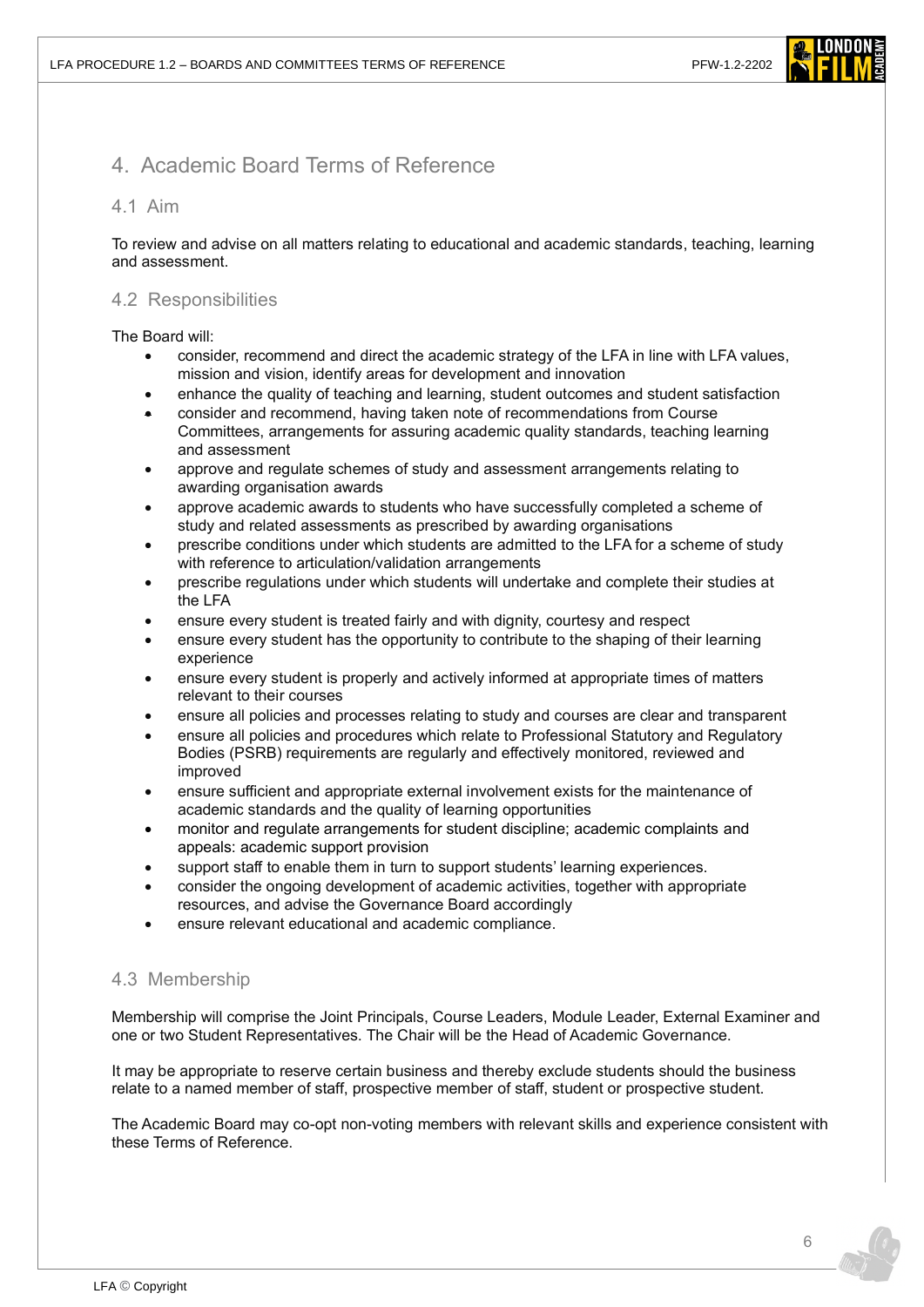

## <span id="page-6-0"></span>4.4 Quorum

The quorum for Academic Board meetings will be four (4) including the Head of Academic Governance.

### <span id="page-6-1"></span>4.5 Meeting frequency and reporting

The Academic Board usually meet three to four times a year, prior to a scheduled Governance Board meeting. Extraordinary meetings may be convened if necessary and members will be given seven days' notice of such meetings.

The Academic Board receives minutes of the Course Committees and Disciplinary Committee.

The Academic Board reports to the Governance Board.

# <span id="page-6-2"></span>5. Disciplinary Committee Terms of Reference

#### <span id="page-6-3"></span>5.1 Aims

To ensure that all misconduct or malpractice allegations made against any student(s) or staff at LFA by anyone, are given prompt, fair and consistent hearing with appropriate outcomes.

#### <span id="page-6-4"></span>5.2 Responsibilities

The Committee will:

- hear cases brought against students and staff who have allegedly infringed LFA rules and regulations or caused damage to property, or are accused of bringing LFA into disrepute or of serious academic misconduct
- determine if there has been proven misconduct
- determine and implement appropriate penalties
- identify and implement organisational learnings.

#### <span id="page-6-5"></span>5.3 Membership

The Disciplinary Committee comprises the Head of Academic Governance (Chair) and up to three (3) other senior members of LFA staff.

#### <span id="page-6-6"></span>5.4 Meeting frequency and reporting

The Disciplinary Committee will meet on an 'as required' basis. Meeting duration will be dependent upon the nature of the issues to be considered.

The Disciplinary Committee reports through the Academic Board to the Governance Board.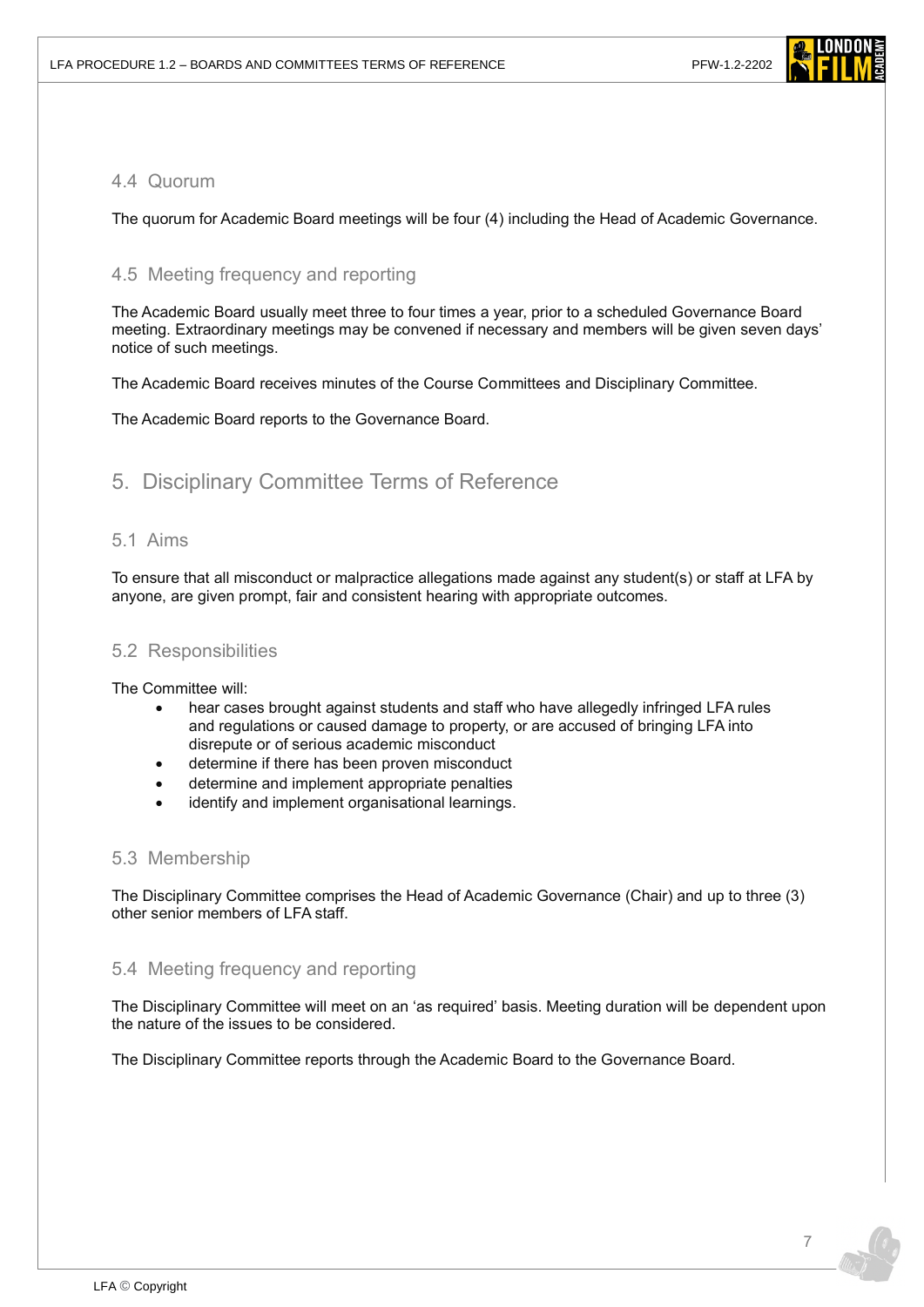

# <span id="page-7-0"></span>6. Student-Staff Liaison Committee Terms of Reference

#### <span id="page-7-1"></span>6.1 Aim

The Student-Staff Liaison Committee provides a forum for the discussion of how students can positively impact their studies. The purpose is to strengthen communication between staff and students and for students to actively contribute to their student journey by bring matters to the attention of the Senior Management Committee.

Student representatives will attend monthly, one-hour, Student Staff Liaison Committee (SSLC) meetings. In the first SSLC meeting of the academic year, Student Representatives will be voted in as SSLC Chair, and as SSLC Secretary respectively. Voting will be conducted anonymously and LFA staff are excluded from voting. The appointed chair is responsible for the design and distribution of the agenda; the chairing of SSLC, and the appointed secretary is responsible for the scheduling of SSLC meetings; and the capturing and distribution of meeting minutes and meeting materials.

SSLC meeting agendas should not exceed five agenda items in a singular sitting, with additional items agreed in advance with the Head of Courses.

#### <span id="page-7-2"></span>6.2 Responsibilities

In relation to student members, the Committee will:

- Appoint a student chair of SSLC
- The chair is then responsible for the design and distribution of the agenda;
	- Appointed a student secretary is responsible for
		- o scheduling of SSLC meetings;
			- o Capturing and distribution of meeting minutes and meeting materials.
- present the views and concerns of students registered on LFA courses to staff members and their peers
- establish effective lines of communication with LFA Team and tutors across LFA
- act as a link between staff and students, informing students of the outcomes of discussions
- display a professional attitude towards colleagues at all times.

In relation to staff members, the Committee will:

- provide correct information in response to all queries raised
- investigate situations where more information is required
- investigate concerns raised to assess potential for compromise or resolution
- convey management decisions and positions to students clearly and concisely
- project a caring and unbiased position is respect of issues discussed
- display a professional attitude towards colleagues at all times.

#### <span id="page-7-3"></span>6.3 Membership

Joint Principals, Head of Academic Governance (Chair), Course Teams, Head of Operations, Operations Manager, Student Representatives (at least one per course) and other staff or Governance Board members by invitation.

#### <span id="page-7-4"></span>6.4 Quorum

The quorum for Student Staff Liaison meetings will be four (4) including the Head of Academic Governance, Head of Operations and at least two (2) students.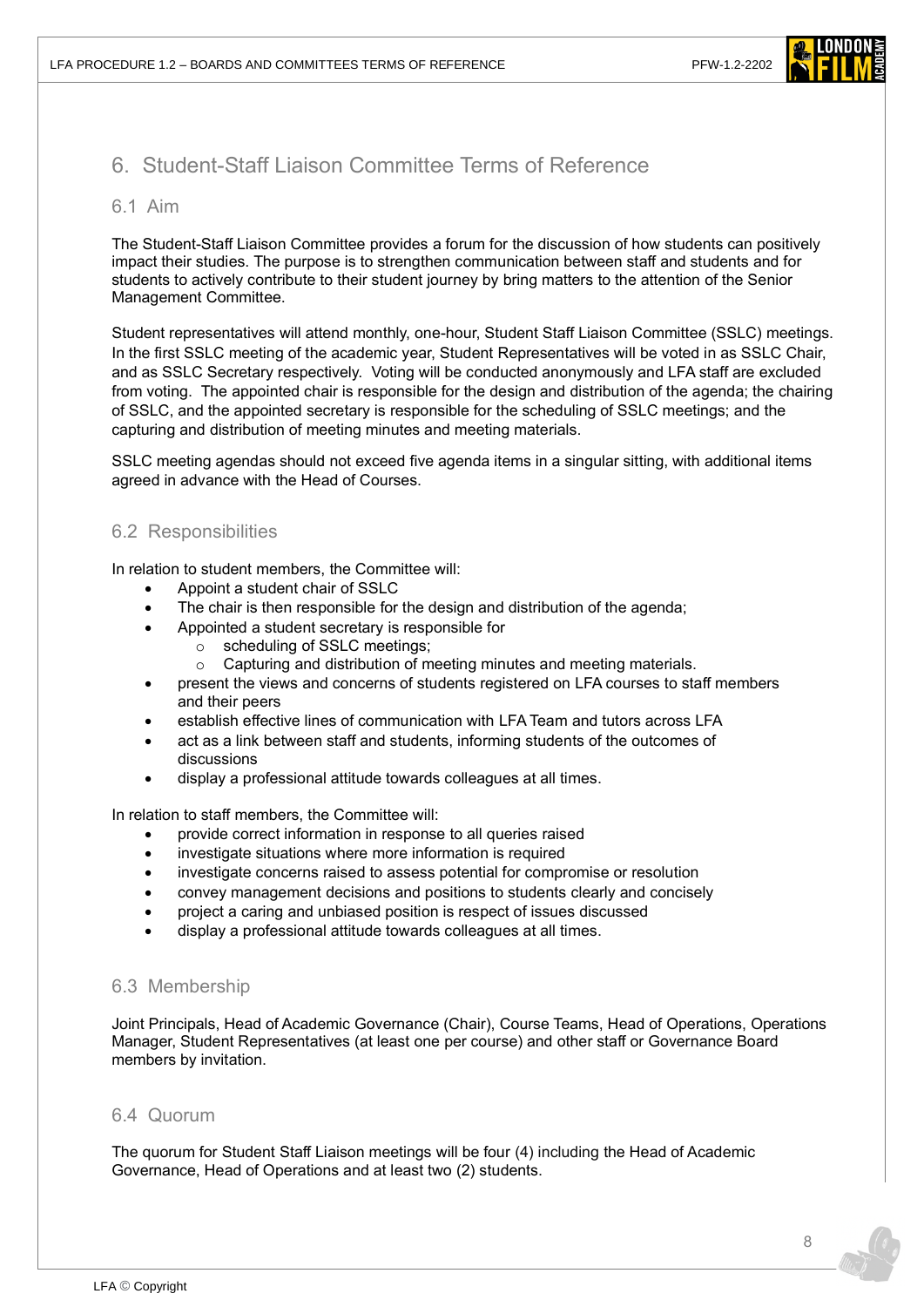

#### <span id="page-8-0"></span>6.5 Meeting frequency and reporting

The Student-Staff Liaison Committee will meet quarterly. Meeting duration will be dependent upon the nature of the issues to be considered.

The Student-Staff Liaison Committee reports through the Senior Management Committee to the Governance Board.

# <span id="page-8-1"></span>7. Course Committee Terms of Reference

#### <span id="page-8-2"></span>7.1 Aims

Course Committees (one per course) ensure that all aspects, academic and social, of the student experience are reviewed on a regular basis. Members of each Course Committee meet as a team to monitor and review course design, development and delivery and to generate and discuss ideas about improvement.

Committee members ensure that LFA courses remain fit for purpose and that course design and teaching, learning and assessment strategies continue to add value to the student learning experience.

#### <span id="page-8-3"></span>7.2 Responsibilities

The Committee will:

- monitor the academic standards of the course
- review assessment activities in modules across the course
- review and support measures for enhancing the quality of academic provision
- promote the enhancement of student learning
- share good practice among tutors delivering on the course
- monitor levels of student satisfaction on course modules
- consider and recommend proposals for changes to modules and courses
- participate in recognition, articulation, validation and revalidation exercises
- consider student learning resources and levels of student support
- respond to student feedback on issues arising in respect of course design, development or delivery
- taking a broad view of matters that contribute to the maintenance of academic standards and the enhancement and quality of learning opportunities available to students.

#### <span id="page-8-4"></span>7.3 Membership

Joint Principals, Head of Academic Governance (Chair), Deputy Head of Academic Governance, Course Team, Module Leader (where applicable), Tutors delivering course modules, Head of Operations, Technical and Post-Production Teams, External Examiner and Student Representative(s).

<span id="page-8-5"></span>Co-optees may include tutors from other courses and members of the Administrative staff. There may be items of reserved business from which student representatives will be asked to withdraw.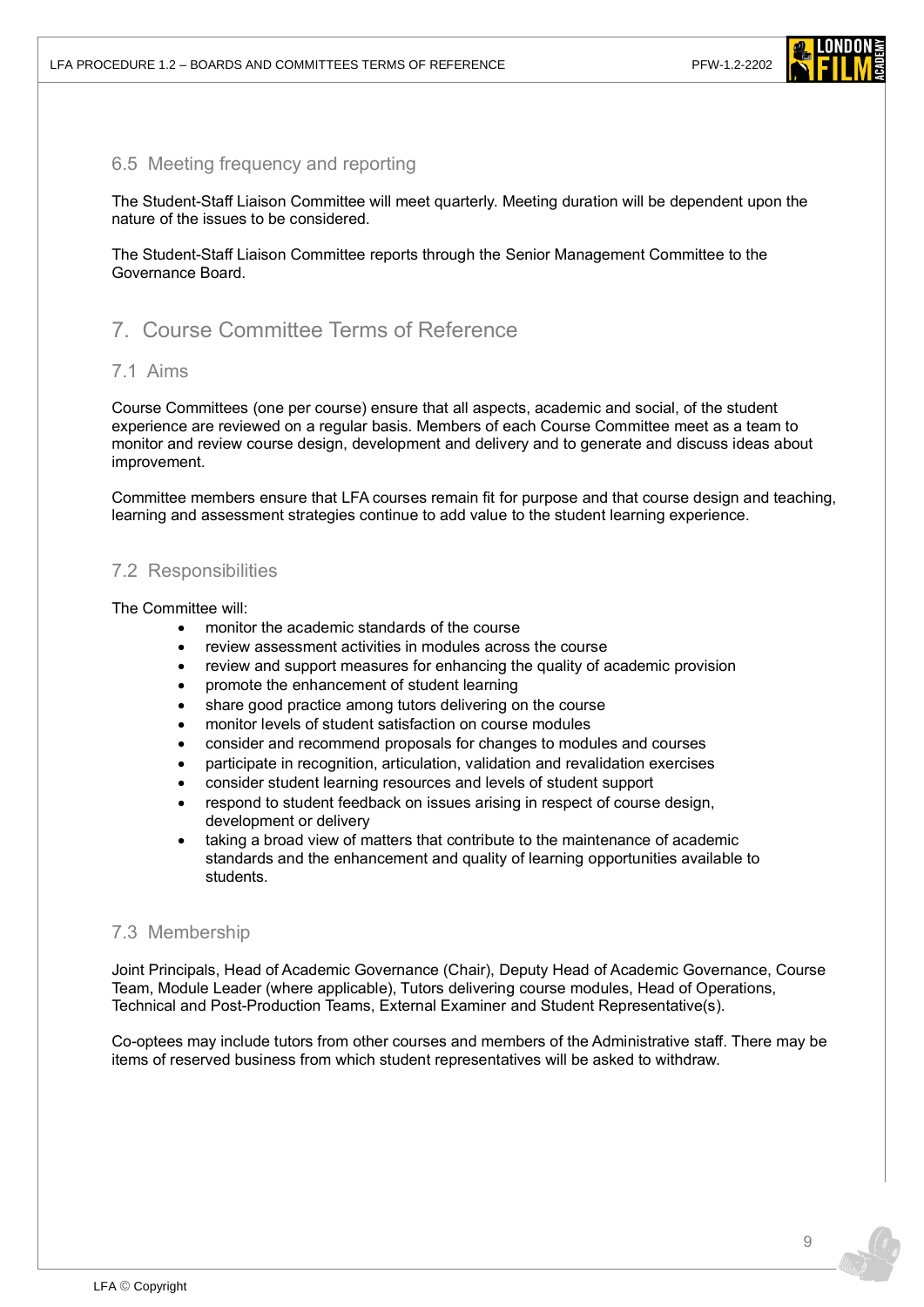

#### 7.4 Quorum

The quorum for Course Committee meetings will be six (6) including the Head of Academic Governance, Course Leader, minimum of three (3) tutors and one (1) student.

#### <span id="page-9-0"></span>7.5 Meeting frequency and reporting

Course Committees will meet formally once per year per course. Meeting duration is 2 hours but may be more dependent upon the nature of the issues to be considered.

<span id="page-9-1"></span>The Course Committee reports through the Academic Board to the Governance Board.

## 8. Ethics Committee Terms of Reference

#### 8.1 Aims

To conduct ethical review and grant ethical approval, or otherwise for research projects and film productions proposed by students of London Film Academy. The committee will be charged with granting approval; denying approval; or granting approval with conditions; for research and/or film productions undertaken at the London Film Academy. The Ethics Committee will undertake ongoing review of ethics guidelines.

#### 8.2 Responsibilities

#### The Committee will

- consider the ethical implications of all research and film projects involving the processing of personal data; the use of animal subjects; topics and actions that may endanger cast or crew; and subjects that may infringe on the rights; or tarnish the reputation of individuals or LFA; and the sourcing of external funding
- set standards, propose and review policy, procedure and practice on the ethical conduct of research and film production at LFA
- receive and advise on research and film proposals presented to LFA tutors that are identified as requiring ethical approval
- consider taking specialist advice where required on the insurance, liability and other legal implications of activities
- be impartial, supportive, developmental and dedicated to the promotion of ethical standards in research and film production
- advise staff and students, where appropriate, on all matters pertaining to the ethics of research and film productions
- deliver clear and concise feedback on the appropriate actions to be taken by students and the LFA when proposals are presented to the committee.
- monitor and audit the implementation of policy, procedure, protocols, guidelines and codes of practice pertaining to research and film production at LFA
- liaise with external partners when required to do so
- subject its own activities to continuous review
- review and update ethical guidelines
- refer any organisational learnings and statistics to the Academic Board.